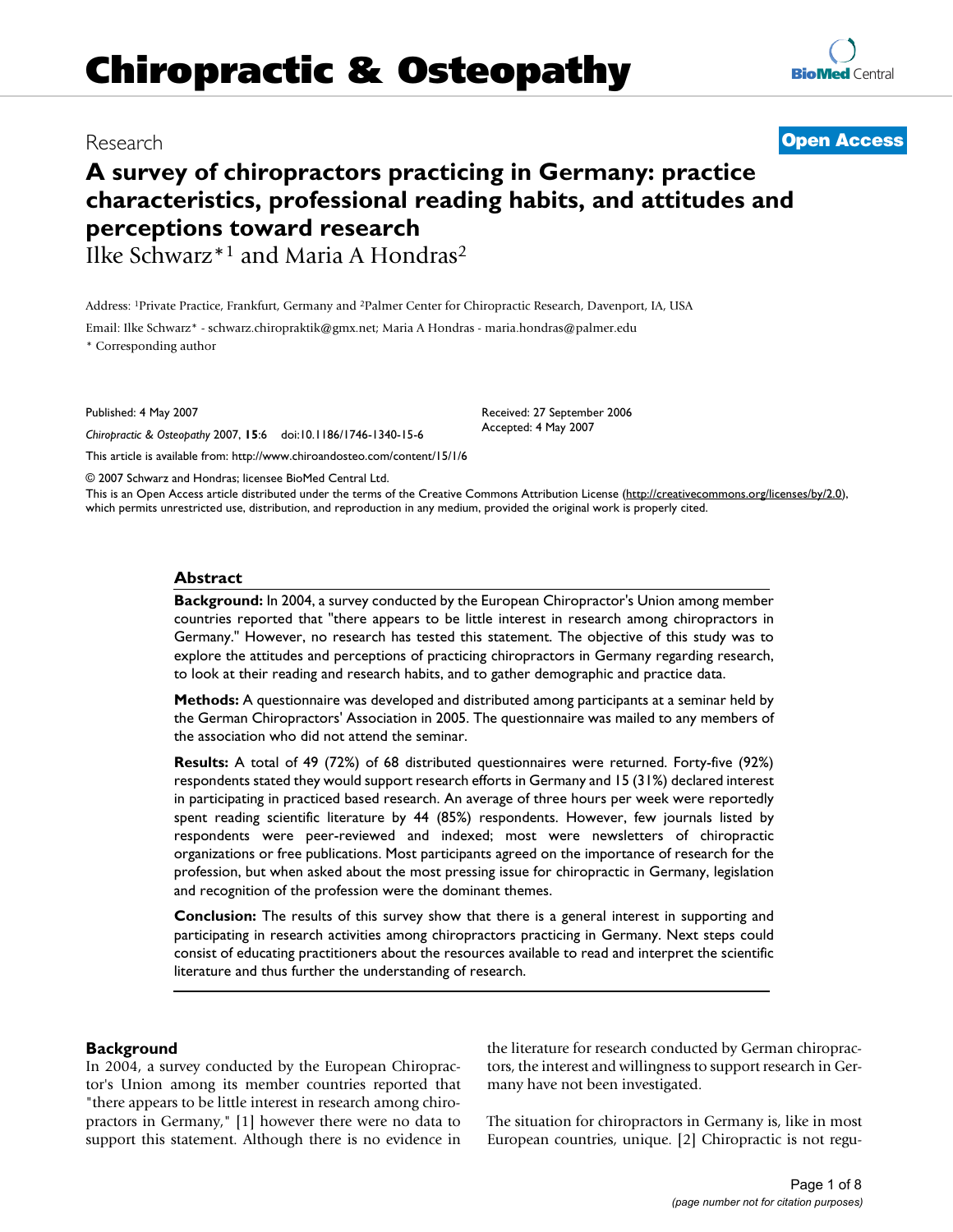lated as a profession; instead it is grouped with other alternative therapies practiced by "lay practitioners" which in German are referred to as "Heilpraktiker". In contrast to graduates of accredited chiropractic institutions which are regulated worldwide by the Council on Chiropractic Education (CCE), there are no educational requirements for these practitioners except for an examination based on a law from 1939. [3] "Heilpraktiker" thus can perform manipulation without having proof of any type of education. American chiropractors have taken advantage of this lack of regulation and are teaching chiropractic techniques to lay practitioners. [4-6] On the other hand, the medical profession is claiming "chirotherapy" as their privilege, a qualification which can be earned by MD's after attending 320 hours of continuing education seminars. [7]

No studies have examined differences in the quality of the education or the care delivered by the three different groups of practitioners in Germany. One retrospective study looking at vertebral artery dissections after chiropractic manipulation/chirotherapy in the cervical region reported that 18 of the 36 patients were treated by orthopedic surgeons, and four were treated by chiropractors. [8] Unfortunately, the qualifications of the individual practitioners were not described in the paper, but to our knowledge there were no chiropractors who graduated from a CCE-accredited program who performed one of the reported chiropractic treatments. With over 10,000 "lay practitioners" (who may or may not perform manipulations) and several thousand medical doctors performing spinal manipulations [9], the approximately 70 chiropractors in the country who graduated from CCE accredited institutions struggle with professional identity and believe the public deserves to know the professional training of manual therapy practitioners to make informed decisions about their care. Chiropractors in Germany are also struggling to change legislation in their favor. [2]

Surveys conducted in Europe have primarily examined practitioner and patient characteristics. [10-12] In Germany, two surveys were conducted as theses by students from the Anglo-European College of Chiropractic. In 1997, Hafer investigated practitioner characteristics. [9] Patient characteristics were examined as a follow-up. (personal communication) These theses have not been published in the open literature, thus it was important to gather demographic data with this survey.

The objective of this survey was to explore the attitudes and perceptions of practicing chiropractors in Germany regarding research, to look at their reading and research habits, and to gather basic demographic and practice characteristics data.

# **Methods**

A self-report questionnaire was developed for this project. The target population was comprised of chiropractors practicing in Germany who graduated from an accredited chiropractic program, most of whom are members of the German Chiropractors' Association (GCA). To ascertain the number of this target population, we contacted the GCA. At the time the survey was administered (November 2005), there were 63 members actively practicing in Germany.

Two data collection methods were used for this study: faceto-face administration and a mailed questionnaire. One of the authors (IS) distributed the questionnaire to participants attending a pediatric seminar held by the GCA in early November 2005. In addition, the questionnaire was mailed in late November to members of the association who did not attend the seminar. Repeat mailings were sent to non-responders in mid-December and early January, by email or by post. All questionnaires were coded for tracking purposes and no names were obtained on individual forms. To preserve confidentiality of responses for the mailed questionnaires, one of the authors (IS) prepared the survey packet and postage-paid return envelope, to be returned to the second author (MAH).

The survey included questions regarding demographics, education, population in the area of practice, patient base, techniques and modalities utilized in practice, reading and research habits, and attitudes regarding research activities by chiropractors. Several questions were adapted from a survey used in the Netherlands and the United Kingdom. [13] Two questions about attitudes toward research were used from a survey administered to practitioners and chiropractic college faculty in the United States. [14,15] The questionnaire was pre-tested by Research Fellows at the Palmer Center for Chiropractic Research in Davenport, Iowa and clinicians at the Palmer Clinic in Rock Island, Illinois. Comments and critiques were incorporated into the final version of the questionnaire. The project was reviewed and approved by the Institutional Review Board at Palmer College of Chiropractic.

Numerical data were analyzed using SPSS 13.0. Descriptive statistics were used to report the data. Continuous data were reported as mean (SD), categorical data as count (%). Responses to open-ended questions were organized using a thematic analysis. First the responses were grouped by themes by the author (IS) and another researcher familiar with qualitative analysis (JP). The responses were compiled in an Excel spreadsheet and organized around similar themes. Then consensus was used to identify the major categories reported in the results.

# **Results**

Surveys were administered to all 37 chiropractors who attended the GCA pediatrics seminar, including a few chiropractors practicing outside of Germany, and 31 surveys were mailed to chiropractors who did not attend the conference. A total of 49 (72%) of 68 distributed surveys were returned; 30 (81%) from face-to-face administration and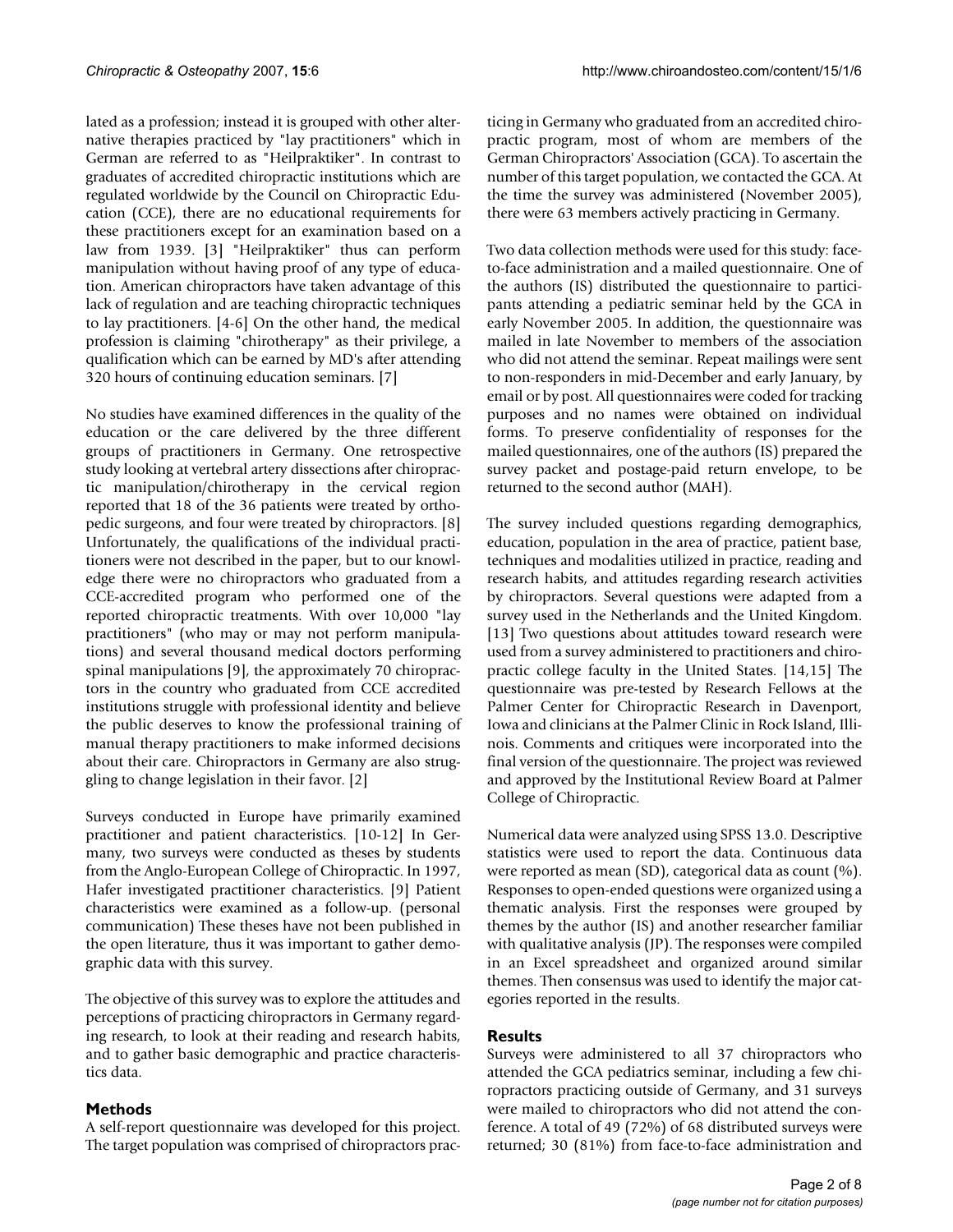19 (61%) from the mailed survey. Table 1 lists the demographic characteristics of respondents. Eighteen (37%) of the respondents were female, and 29 (59%) were German nationals. Three of the 29 German nationals and one of the non-German chiropractors who attended the GCA seminar reported practice locations outside of Germany. There were missing data for two non-German respondents regarding practice location.

The majority of respondents graduated from Anglo-European College of Chiropractic in Bournemouth, UK and Palmer College of Chiropractic in Davenport, Iowa, USA. Respondents had been practicing an average of 10.5 years, and an average of eight years in Germany. Most chiropractors practiced in cities rather than rural areas. Promotion activities reported by 61% of respondents included lectures/open house, newspaper articles and advertisements, and websites. The majority of respondents reported they practiced between 31 and 40 hours per week, with a mean patient load of 89 patients per week, and an average of 60% female patients (Table 1). No demographic data are available for non-respondents.

When asked "Please list the chiropractic techniques or systems you use in your office. List in order, starting with the technique you use **most often**", [see Additional file 1], item 24, Diversified, SOT, and Gonstead techniques were listed *first* in these lists, 29, 9, and 5 times, respectively. Table 2 shows the number of times any technique was mentioned in response to item 24 in our survey. Other interventions commonly used were rehabilitation exercise, patient education, and nutrition. Low back pain  $(n = 42)$ , neck pain  $(n = 42)$  $= 28$ ), and headache (n  $= 19$ ) were reported as the most common presenting complaints. Vertigo/dizziness (n = 20), gastrointestinal complaints ( $n = 15$ ), and infantile colic (n = 10) were the most common non-musculoskeletal complaints listed. Referrals were reported to come mostly from existing patients  $(n = 44)$ , other health care professionals ( $n = 31$ ), yellow page ads ( $n = 13$ ), and lectures ( $n = 13$ )  $= 8$ ).

Data on reading and research habits as well as participant attitudes about research are presented in Table 3. Two respondents reported they had published in a scientific journal. Forty-four (85%) reported to read scientific journals for an average of three hours per week (median one hour, range 0.5 to 31 hours). Journals reportedly read by respondents included The Chiropractic Report (n = 15), Journal of Manipulative and Physiological Therapeutics (JMPT)  $(n = 11)$ , and others to a lesser degree. The majority (92%) of respondents said they were willing to support research efforts in Germany, mostly by completing surveys or providing patient data (63% each). Fifteen participants (31%) indicated they were willing to participate in a practice based research network, 13 (27%) were willing

| Table 1: Practitioner Characteristics (n = 49) |  |
|------------------------------------------------|--|
|------------------------------------------------|--|

| Variable                                                     | Frequency (%)*   |
|--------------------------------------------------------------|------------------|
| Age [mean (SD)]                                              | 38.3 (10.6)      |
| Sex                                                          |                  |
| Female                                                       | 18 (37)          |
| Male                                                         | 31(63)           |
| Nationality                                                  |                  |
| German                                                       | 29 (59)          |
| Other**                                                      | 20 (41)          |
| Chiropractic School                                          |                  |
| Anglo-European College of Chiropractic                       | 17(35)           |
| Logan College of Chiropractic                                | 2(4)             |
| National College of Chiropractic                             | 4(8)             |
| Northwestern College of Chiropractic                         | 2(4)             |
| Palmer College Davenport, Iowa                               | 16(33)           |
| Other                                                        | 8(16)            |
| Years practiced [mean (SD)]                                  | 10.5(9.7)        |
| Years practiced in Germany [mean $(SD)$ ] (n = 44)           | 8.0(8.3)         |
| Years practiced at present location [mean (SD)] (n<br>$= 45$ | 6.3(7.5)         |
| Type of practice after graduation                            |                  |
| Associate/Employee                                           | 32 (65)          |
| Solo Practice                                                | 7 (14)           |
| Graduate Education Program (GEP)                             | 24 (49)          |
| Chiropractic Group practice                                  | 4 (8)            |
| <b>Multi-Specialty Practice</b>                              | 2 (4)            |
| Other                                                        | 3(6)             |
| Current type of practice                                     |                  |
| Associate/Employee                                           | 16(33)           |
| Solo Practice                                                | 22 (45)          |
| Graduate Education Program (GEP)                             | 2(4)             |
| Chiropractic Group practice                                  | 12 (25)          |
| Multi-Specialty Practice                                     | 3(6)             |
| Other                                                        | 4(8)             |
| Practice setting ( $n = 48$ )                                |                  |
| Rural (< 20,000)                                             | 9(18)            |
| Town (20,000 - 50,000)                                       | 5(10)            |
| Small City (50,000 - 100,000)                                | 13(27)           |
| Avg. City (100,000 - 250,000)                                | 7 (14)           |
| Large City (> 250,000)                                       | 13 (27)          |
| Other                                                        | $\mathsf{I}$ (2) |
| Promotion activities                                         | 30(61)           |
| Hours practice per week                                      |                  |
| 10-20 hrs.                                                   | 4(8)             |
| $21-30$ hrs.                                                 | 15(31)           |
| 31-40 hrs.                                                   | 19 (39)          |
| More than 40 hrs.                                            | 11(22)           |
| Hours paperwork per week [mean (SD)]                         | 4.2(4.2)         |
| Hours patient care per week [mean (SD)]                      | 30.8 (10.9)      |
| Patients per week [mean (SD)]                                | 88.5 (70.1)      |
| Percentage of patients under 6 years [mean (SD)]             | 6.8(6.8)         |
| Percentage of patients over 65 years [mean (SD)]             | 23.0 (12.8)      |
| Percentage of female patients [mean (SD)]                    | 60.2(8.6)        |
| Days to earliest appointment [mean (SD)]                     | 6.9(13.7)        |

\*Values reported in frequencies (%) unless otherwise noted. \*\* Other nationalities included American, Australian, British, Canadian, Danish, Norwegian, and South African.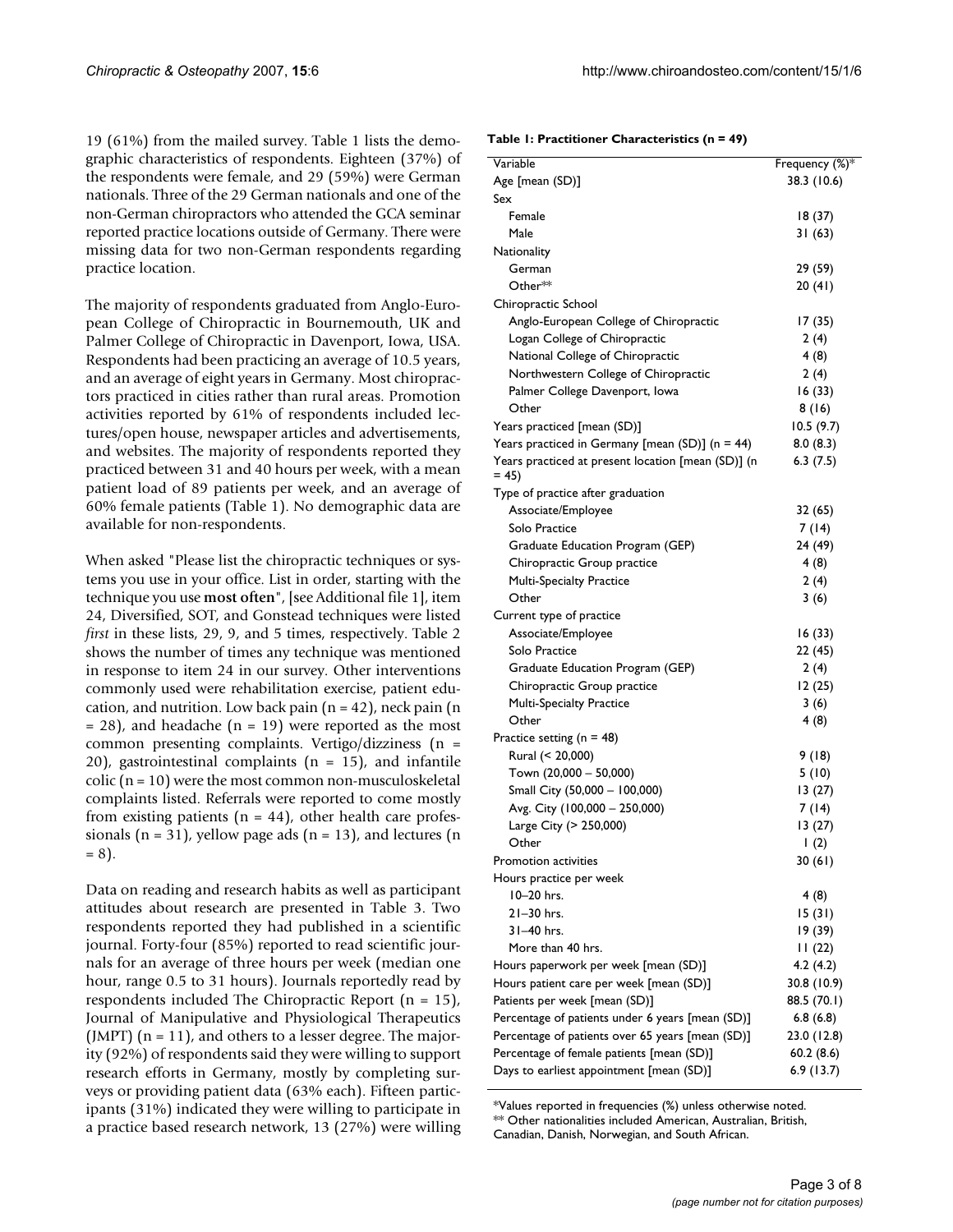**Table 2: Techniques and Interventions Utilized (n = 49)**

| Variable                        | Frequency (%) |
|---------------------------------|---------------|
| Technique                       |               |
| Diversified/Full Spine          | 38 (78)       |
| SOT                             | 30(61)        |
| Activator                       | 19 (39)       |
| Gonstead                        | 17 (35)       |
| Thompson/Drop                   | 17(35)        |
| Flexion/Distraction             | 5(10)         |
| Upper Cervical                  | 7(14)         |
| Trigger Point Therapy           | 7 (14)        |
| AK                              | 5(10)         |
| Logan Basic                     | 2(4)          |
| <b>Toftness</b>                 | 2(4)          |
| Palmer Package                  | 2(4)          |
| Other                           | 16(33)        |
| Intervention                    |               |
| <b>Rehabilitation Exercises</b> | 38 (81)       |
| <b>Patient Education</b>        | 28 (60)       |
| Nutrition                       | 11(23)        |
| Ergonomic Advice                | 3(6)          |
| lce                             | 3(6)          |
| Physical Therapy                | 3(6)          |
| Homeopathy                      | 2(4)          |
| Soft Tissue Techniques          | 2(4)          |
|                                 |               |

to financially support research, and six (12%) were willing to help by writing or editing manuscripts.

The value of research for different aspects of chiropractic practice was assessed using a Likert scale, anchored with the descriptors "extremely important" to "not at all important" (Table 4). Respondents considered research extremely important for the acceptance of chiropractic among other health care disciplines (65%); for scientific collaboration (51%); and, for the acceptance among patients (45%).

The last three items of the questionnaire consisted of open-ended questions. Not every participant responded to every question. All responses were recorded in Tables 5, 6, and 7, respectively. The question "In your opinion, what should be done to increase research efforts by the profession in Europe, and specifically in Germany?" elicited answers that can be categorized into acceptance (9), collaboration (8), research priorities (8), comparison (5), and publications (5) (Table 5). Acceptance of the chiropractic profession by the larger public and other health care professions was a primary concern, which in the opinion of some participants should be established before time and money is invested in research. Collaboration with universities, medical researchers and scientists as well as more intra-professional collaboration to conduct chiropractic research was thought to be important by eight of the participants. Several practitioners underlined the importance of comparing chiropractic to other manual methods or standard medical care to distinguish what

| Variable                                            | Frequency (%)* |
|-----------------------------------------------------|----------------|
| Reported to read scientific journals ( $n = 48$ )   | 42 (86)        |
| Reading hours per week [mean (SD)] ( $n = 44$ )     | 3(5.0)         |
| Ever published in a scientific journal              | 2(4)           |
| Use of electronic databases ( $n = 48$ )            |                |
| <b>EMBASE</b>                                       | 0(0)           |
| Index to Chiropractic Literature (ICL)              | 2(4)           |
| <b>MANTIS</b>                                       | 3(6)           |
| Medline (PubMed)                                    | 24 (49)        |
| Other                                               | 3(6)           |
| None                                                | 18 (39)        |
| Journals read ( $n = 37$ )                          |                |
| <b>Backspace</b>                                    | 3(6)           |
| <b>Backtalk</b>                                     | 2(4)           |
| Chiropractic Journal                                | 3(6)           |
| Chiropractic Report                                 | 15(31)         |
| Dynamic Chiropractic                                | 4(8)           |
| <b>FCER</b>                                         | 2(4)           |
| <b>IMPT</b>                                         | 11(22)         |
| Manual Medicine                                     | 2(4)           |
| Manual Therapies                                    | 2(4)           |
| Manuelle Medizin                                    | 4(8)           |
| Today's Chiropractic                                | 2(4)           |
| Other                                               | 19 (39)        |
| Willing to support research in Germany ( $n = 48$ ) | 45 (92)        |
| Give money                                          | 13(27)         |
| Fill out surveys                                    | 31 (63)        |
| Provide patient data                                | 31 (63)        |
| Participate in practice-base research               | 15(31)         |
| Write or edit manuscripts                           | 6(12)          |
| Other                                               | 2(4)           |

**Table 3: Reading and Research Habits (n = 49)**

\*Values reported in frequencies (%) unless otherwise noted.

chiropractors do. Increasing the amount of German research publications was thought to be important as well, either as a German journal or German translations of important research, to educate the public as well as other health care professions, lawyers, and others. Research priorities were mainly focused on musculoskeletal conditions.

The most pressing issue for the chiropractic profession in Germany raised by the respondents was clearly the lack of recognition and licensure (Table 6). Issues in this category included a licensing law, differentiation from other manual practitioners/heilpraktikers, recognition by other health care professions and protection of the title "chiropractor." Publicity, research, and education were three other categories important to respondents.

Participants were also asked to provide any other comments about their experience with research. Three themes emerged: research in general, chiropractic in general, and comments about the survey. (Table 7) Several respondents commented that their experience with research was limited, but that research is important for the profession. The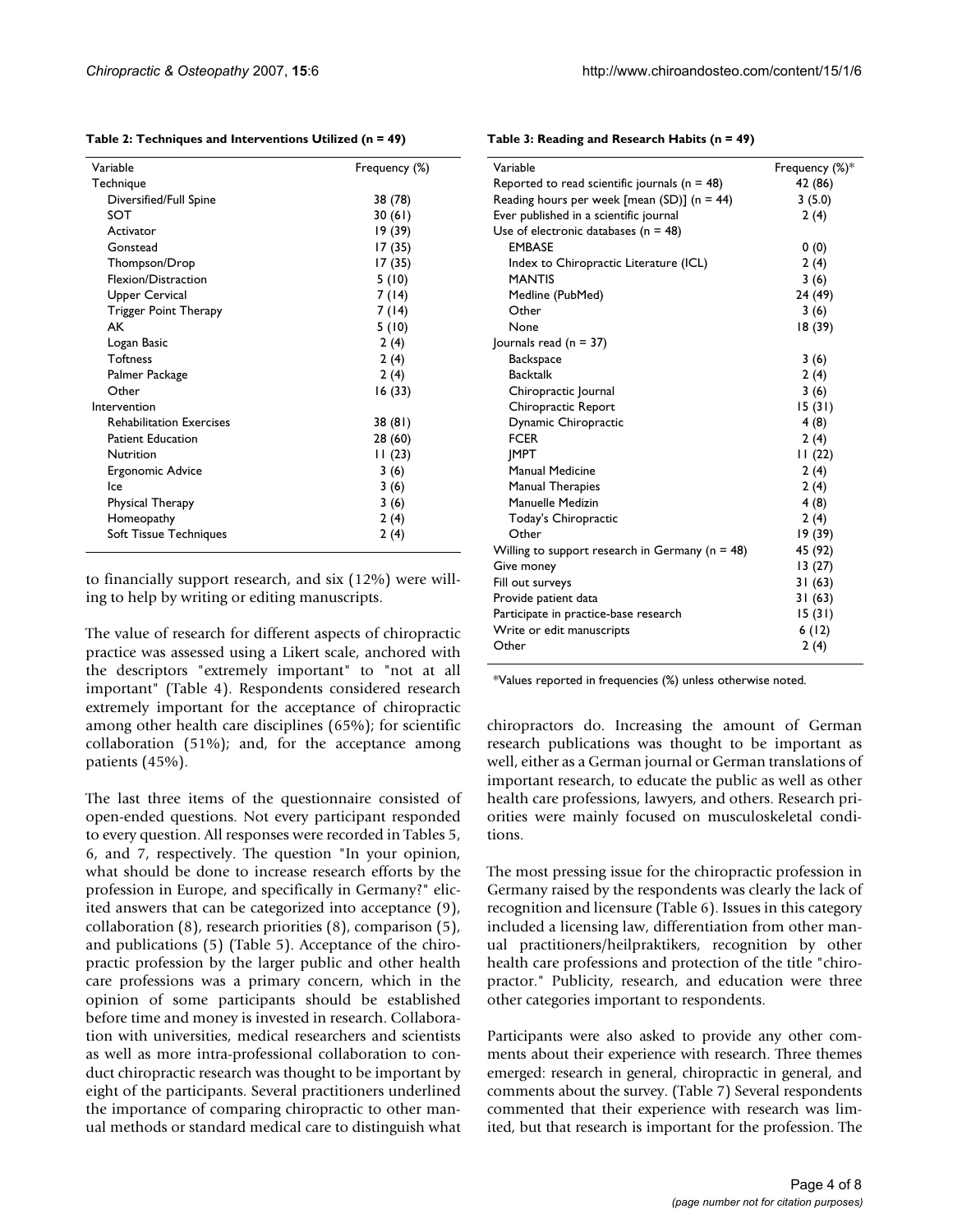|                                           | Extremely important I |          |          | 4       | Not at all important 5   |
|-------------------------------------------|-----------------------|----------|----------|---------|--------------------------|
| <b>Improving practice</b>                 | 19(38.8)              | 17(34.7) | 10(20.4) | 3(6.1)  | $\overline{\phantom{0}}$ |
| Acceptance (patients) $(n = 48)$          | 22(44.9)              | 8(16.3)  | 12(24.5) | 5(10.2) | (2.0)                    |
| Acceptance (health care disciplines)      | 32(65.3)              | 10(20.4) | 5(10.2)  |         | 2(4.1)                   |
| Acceptance ( $3rd$ party payers) (n = 48) | 18(36.7)              | 16(32.7) | 6(12.2)  | 3(6.1)  | 5(10.2)                  |
| <b>Practice Guidelines</b>                | 15(30.6)              | 15(30.6) | 14(28.6) | (2.0)   | 4(8.2)                   |
| Scientific collaboration                  | 25(51.0)              | 14(28.6) | 6(12.2)  | ۰       | 4(8.2)                   |

#### **Table 4: Value of Research (n = 49)\***

\*Values reported in frequencies (%).

importance of making chiropractic research more public was stressed, within the chiropractic profession as well as with the general public and other health care professions.

# **Discussion**

The results of this survey suggest that this sample of chiropractors, most of whom practice in Germany, consider research important and are willing to support research. However, at this point in time, the priorities for most practitioners is to gain acceptance among patients and other health care professionals, establish professional licensure laws and protect the title "chiropractor."

The demographic characteristics of chiropractors who responded to this survey are very similar to those found in a survey done in The Netherlands in 2002. [11] The mean age of chiropractors in our survey was similar to that of Dutch chiropractors (mean age 38, SD 9.3). This has not changed since the last survey in Germany in 1997. However, if respondents to our survey are representative of German chiropractors, the proportion of female practitioners in Germany has grown from 23% to 37% in the past decade. In The Netherlands, approximately 32% of chiropractors are female. In a 2000 survey in the United Kingdom, 46% of the practitioners were female, whereas in a 1976 survey by Breen only 8% of the respondents were female. [12] There appears to be a shift in chiropractic education; ten years ago, most chiropractors who responded to a survey of chiropractic practice in Germany were trained in American schools (30% at Palmer College). [9] Our results show slightly more respondents graduated from AECC (35%). This trend is confirmed with the current student population: there is one German student currently enrolled at Palmer College, and nine of the 12 GCA student members are studying in the United Kingdom. (personal communication) In the United Kingdom, about 25% of chiropractors were trained within the country in the 1970's; in 2000, 82% reported to have completed their training in the UK. [12] A high proportion of non-Dutch practitioners practice in The Netherlands (43%)[11] and from our survey, 41% of non-German national respondents practice in Germany (Table 1). A likely explanation is the lack of chiropractic schools in continental Europe and thus a small number of native chiropractors in both countries.

Even though the importance of research is recognized, an average of only three hours per week is reportedly spent reading scientific literature by the respondents. The median of one hour is likely to be closer to the time the average practitioner spends reading. Few of the publications respondents read are peer-reviewed and indexed; most are newsletters of chiropractic organizations or free publications. Several respondents commented on the limited exposure to research, and some suggested offering a seminar on research methodology. This could be an important first step if measures to implement research activities in Germany are taken.

Compared to a sample of 1,245 American chiropractors in 1997 [14], respondents in our survey rate the value of research in different ways. (Table 4) Sixty-five percent of respondents to our survey view research as extremely important for the acceptance among other health care disciplines compared to 44% in the US survey. On the other hand, 45% of our survey respondents view research as extremely important for the acceptance among patients, compared to 51% of respondents in the US a decade ago. These data support the current priority of the chiropractic profession in Germany to establish acceptance among other health care practitioners and to gain licensure.

Two opposing opinions emerged from the responding chiropractors in Germany related to research activities: on the one hand, many practitioners suggest that more research should be published in German and by chiropractors in Germany, but on the other hand several practitioners think that money and effort should be put into gaining recognition within the German health care system first. (Tables 5 and 6) With such a small group of chiropractors in Germany and limited resources, it is a difficult task to gain both professional recognition and increase research activities. It appears that educating practitioners about resources such as open-access journals or information available through the ECU Website could help chiropractors gain access to research; these available resources in turn could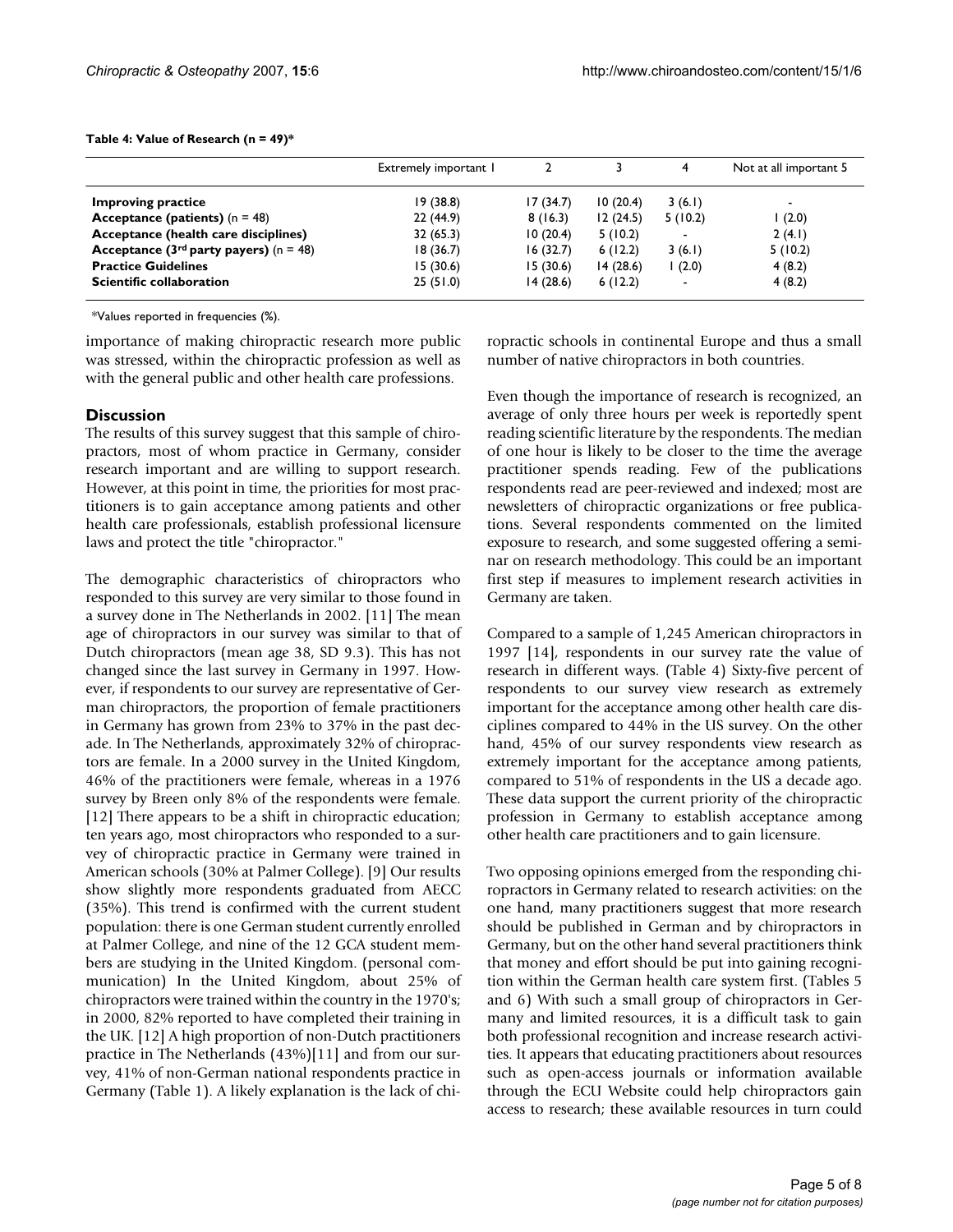#### **Table 5: Improvement of research efforts\***

#### **Acceptance**

- Acceptance of chiropractic in the health system (Germany only)
- Carefully position ourselves into a position of demand before jumping into Ins.
- 3rd party payers
- Educating the public about chiropractic
- First, chiropractic in Germany needs to be recognized before resources (time, effort, money) can be allocated to research.

• First, chiropractic should be a protected profession before we put effort in research because the results will be mixed with therapists who do chiropractic but are not allowed to.

- Start changing minds through information: "health comes from within" needs to be reinforced
- More practitioners in Germany (too few)
- Organize the profession

#### **Collaboration**

- A coordinated center with true PhD researchers working with Chiropractors
- Establish a European/German researching body/organization.
- Get Universities involved
- Set up a chiropractic school working with medical researchers
- Support of scientists by the national associations
- Work close together with other practitioners outside & within our practices to further our knowledge
- Greater exchange of information and experience between DC's
- Raising an obligatory contribution by national associations of their individual members together with the membership dues

### **Research**

- Evaluating chiropractic care for musculoskeletal problems
- Evaluating chiropractic care in general
- More manuscripts published by German chiropractors for specific musculoskeletal conditions
- Ongoing access (only for chiros) by website as to the progress of projects.
- Suggest input parameters before projects from field doctors.
- Teach research methodology in a seminar
- The colleges must educate students to do research it takes people who are interested and capable to conduct meaningful research
- More money

#### **Comparison**

- Comparison between Chiropractic Care & Medical care for Musculoskeletal conditions
- DC successes in comparison to other health professions in general
- Distance ourselves from resembling what medicine does
- Distinguish ourselves for where our best contribution is (a Chiropractic Adjustment)
- To show the difference in treatments between Chiropractors vs. Manual Therapists vs. Osteopaths vs. Physios

#### **Publications**

- German Journals
- Have studies translated in to German
- More manuscripts published by German chiropractors for specific musculoskeletal conditions
- More publishings in German magazines, etc. of efficacy of chiropractic care for musculoskeletal conditions
- Talk with other chiropractors about experiences and put them together in a paper

#### **Other comments**

- Form a school
- Information
- Support
- Think as a profession and not as individuals
- I do not think that research should be a priority in Germany at this point
- Don't know
- $\cdot$  n/a
- ?

**<sup>\*</sup>Survey Question 41:** In your opinion, what should be done to increase research efforts by the profession in Europe, and specifically in Germany?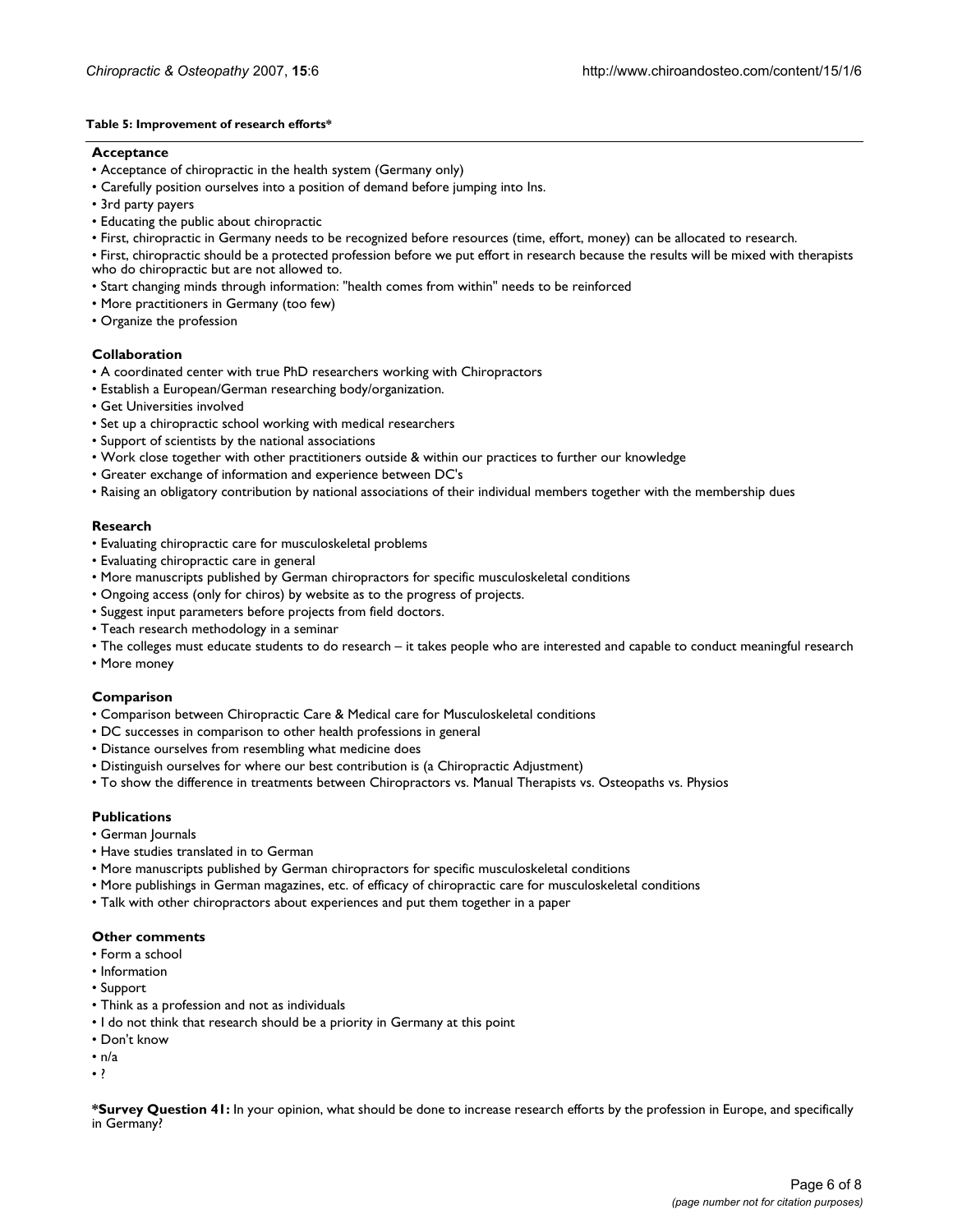#### **Table 6: Most pressing issues in Germany\***

#### **Recognition/Protection**

- A school and official licensure
- 3rd party payers
- Chiropractic licensing law
- Chiropractors must practice under Heilpraktiker license and compete with chiropraktikers (heilpraktikers) plus MD's who are allowed to practice "chirotherapy.
- Differentiate between other manipulative therapists
- Governmental recognition
- Laws providing protection/recognition
- Legislation clear defined handbook
- Official acknowledgement of the profession
- Only chiropractors should be allowed to do chiropractic therapy
- Recognition
- Recognition from other health care professions
- To be accepted as a profession other than heilpraktikers
- To protect the name/title of chiropractor
- To establish it as its own profession and to regulate chiropractic
- Legal recognition

#### **Education**

• Chiropractic being taught in seminars to non-chiro students

• Professional education

#### **Publicity**

• Bad press

- Demand by the needing public education and not jumping
- emotionally toward medically "acceptable" manipulative therapy • Identity
- Patient Education.
- Public information/education about the profession
- Raise awareness

#### **Research**

• A coordinated center with true PhD researchers working with Chiropractors.

- Evaluating Chiropractic care in general
- Show that multiple adjustments are not creating hyper-mobility
- Side effects of chiropractic treatment efficacy
- Strokes

**\*Survey Question 42:** In your opinion, what is currently the most pressing issue for the chiropractic profession in Germany?

#### **Table 7: Other comments about research and the survey\***

#### **Research in general**

• Do not know much about the "ins" and "outs" of research -> this is a great start though, we need to know the facts to support the success we get...and then get that out there. Unfortunately misinformed/false/ not true medical and pharmaceutical information obstructs us. We do not want to get on the level of the groups that say we cause strokes...are no good etc. -> but we should get statistics on what they do/cause/kill...

• I'm not a researcher but why does it seem that serious flaws are found after studies are made?

• Research experience limited to "Diplom Arbeit."> Research in Germany from Germans about German chiros is what we need.

• Research is the basis of our profession. However, it needs to be made more public both inside and outside the practicing profession. Remember the passion and charisma with which B.J. presented his work?!

• Research seems to be most effective if done by educational institutions and national associations provided they have the basis. Your survey is O.K.

• Research world wide has an impact on my way of seeing chiropractic and how to apply it. My feelings however is that it has not reached other colleagues the same way – especially talking about SOT, AK, techniques; they have been left to the medial field and physiotherapists to be picked up and being sold to patients as their own discovery. "Very few" – if any – attend seminars in England

• Very little experience with research

• We desperately need scientific studies translated into German to use them in communication with MD's, patients, lawyers, etc.

#### **Chiropractic**

• Chiropractic as means to unite body, soul, and mind – to achieve equilibrium/Homeostasis – Happy People!

• German population needs to be educated on difference between Chiropractors (with a chiropractic education) and chiropraktikers, who learn technique only through weekend seminars.

• It is important that positive research is published in magazines and newspapers – there is too much negative publicity in Germany about Chiropractic

• Via sound and logical reasoning we should desire for the public to crave the answers to questions like "Why did I get sick?" rather than "What should I take – what shortage do I have." People should ask "How does health become lost" and "How can I learn to understand rather than not think at all more clearly?

• Clinical and scientific research is crucial for the future of chiropractic.

#### **Survey Comments**

• Average age of patient/social background/educational level would be interesting to know.

- Good survey to obtain a summary of all survey's would be good
- Nice survey Good luck with the stats!
- Question 38 was very difficult to answer
- Seems relevant, some scientists waste a lot of time and money. Observing Denmark research seems politically important.

• Survey is in my opinion too detailed. Subjects may tend to not take their time for answering correctly. Good professional layout and conduct.

- Too many questions
- Very thorough good luck with it

**\*Survey Question 43:** Please provide any other comments about your experience with research and about your impressions of this survey.